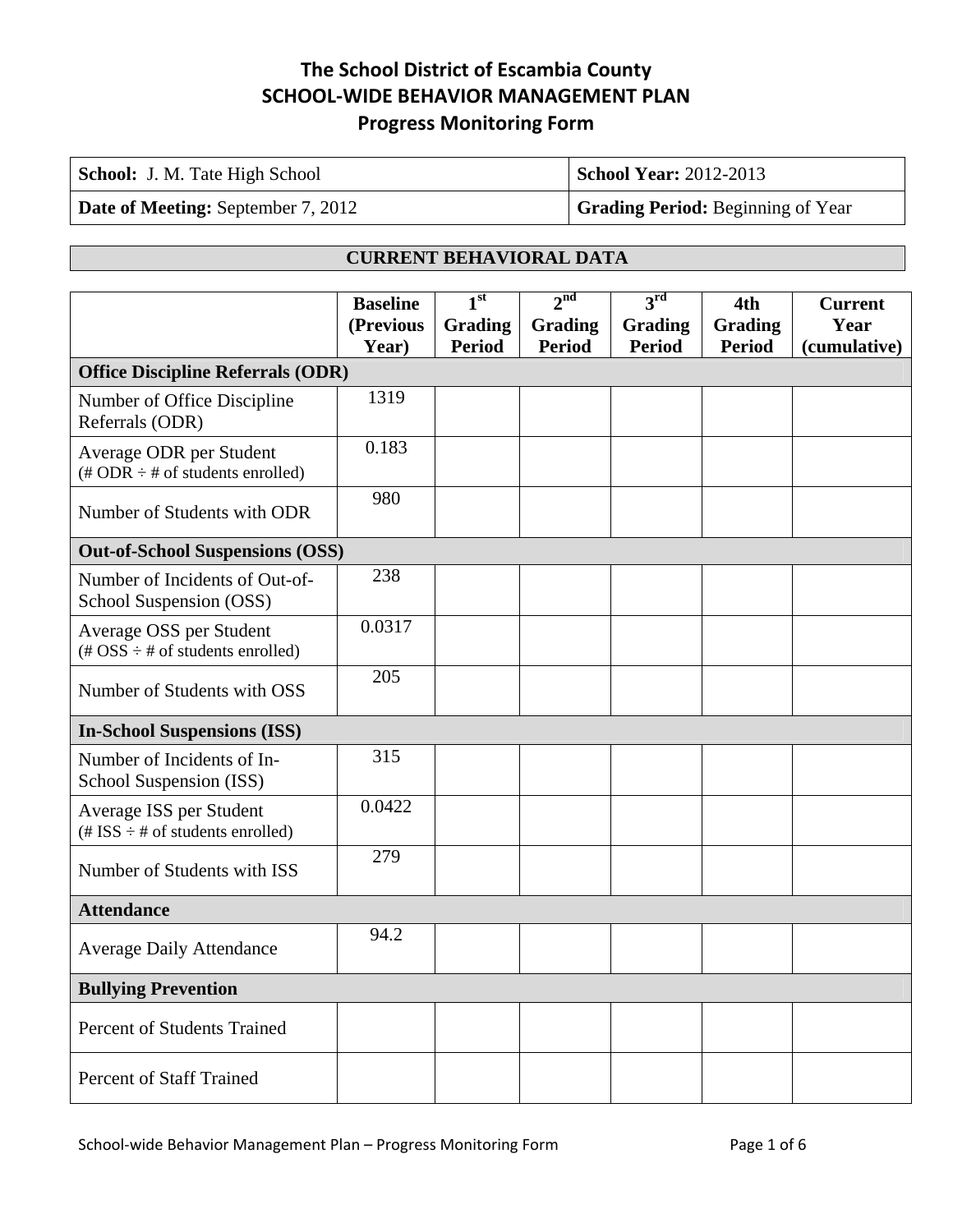## **ADDITIONAL DATA AND OUTCOMES**

**Discuss additional data and outcomes that support your school-wide behavior goals (e.g., academic data, faculty attendance, school surveys, training, ESE referrals, referrals/suspensions by grade level, location, problem behavior, time of day, student, class, etc.).**

Each of the team members were given a School-wide Behavior Implementation Checklist as homework. They are to return the information on October 2, 2012 for discussion and implementation.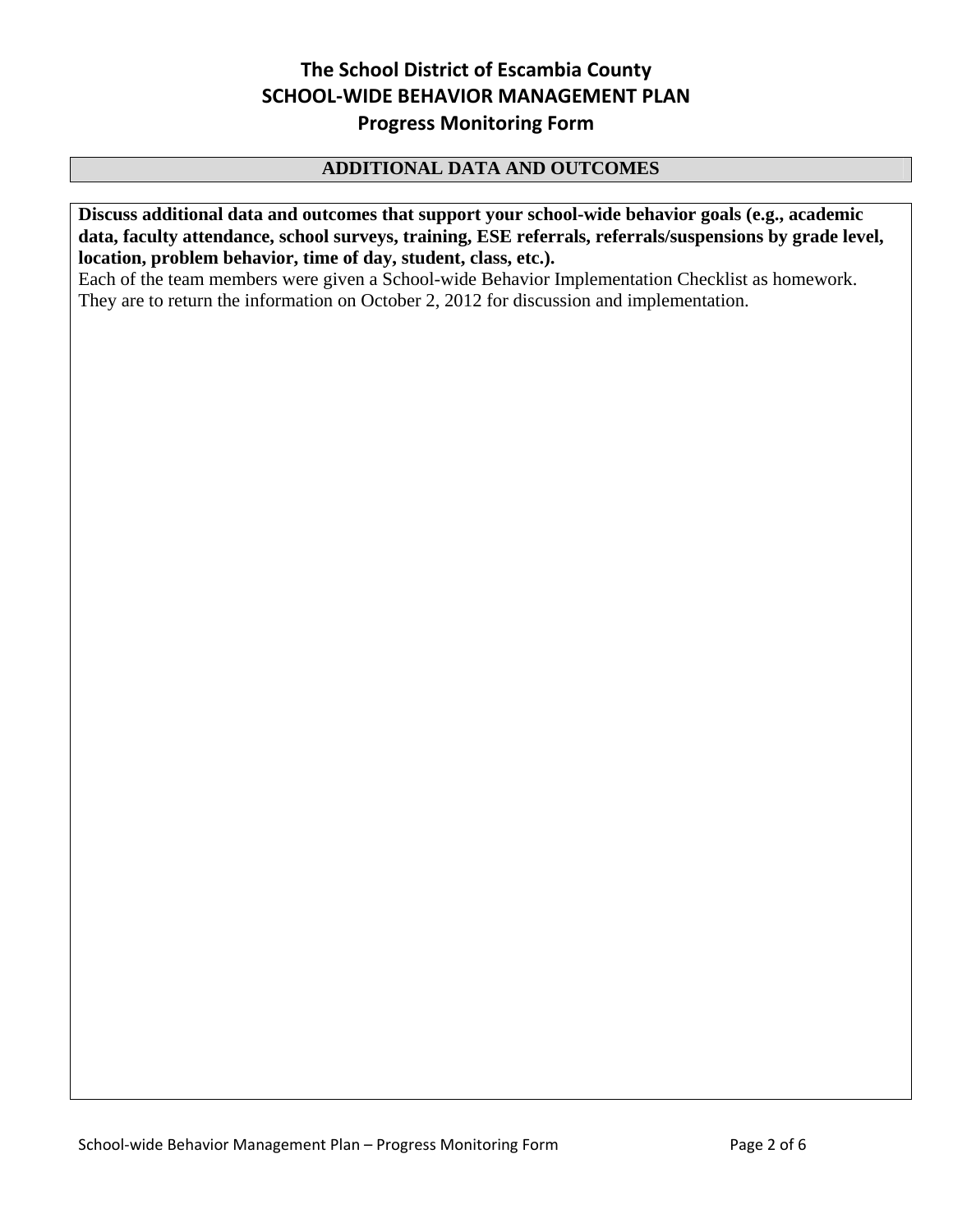#### **PROGRESS TO GOALS**

| Provide a brief statement describing your progress towards each goal in your school-wide behavior<br>management plan. Please refer to and discuss your current data and outcomes. |
|-----------------------------------------------------------------------------------------------------------------------------------------------------------------------------------|
| 1. Out-of-school suspension                                                                                                                                                       |
| We desire to reduce OSS suspensions by 1%                                                                                                                                         |
|                                                                                                                                                                                   |
|                                                                                                                                                                                   |
|                                                                                                                                                                                   |
| 2. Attendance                                                                                                                                                                     |
| We are striving to move the attendance rate to 94.5%                                                                                                                              |
|                                                                                                                                                                                   |
|                                                                                                                                                                                   |
|                                                                                                                                                                                   |
| 3. Bullying                                                                                                                                                                       |
| We've already transmitted a school wide message to teachers and students about the many                                                                                           |
| examples of bullying. We expect to have monthly training on the various categories of bullying.                                                                                   |
|                                                                                                                                                                                   |
|                                                                                                                                                                                   |
| 4. Office Discipline Referrals                                                                                                                                                    |
| The implementation of ISS has helped us a lot. We now look to decrease the numbers in ISS and                                                                                     |
| OSS.                                                                                                                                                                              |
|                                                                                                                                                                                   |
|                                                                                                                                                                                   |
|                                                                                                                                                                                   |
| 5. Other                                                                                                                                                                          |
|                                                                                                                                                                                   |
|                                                                                                                                                                                   |
|                                                                                                                                                                                   |
|                                                                                                                                                                                   |
| 6. Other                                                                                                                                                                          |
|                                                                                                                                                                                   |
|                                                                                                                                                                                   |
|                                                                                                                                                                                   |
|                                                                                                                                                                                   |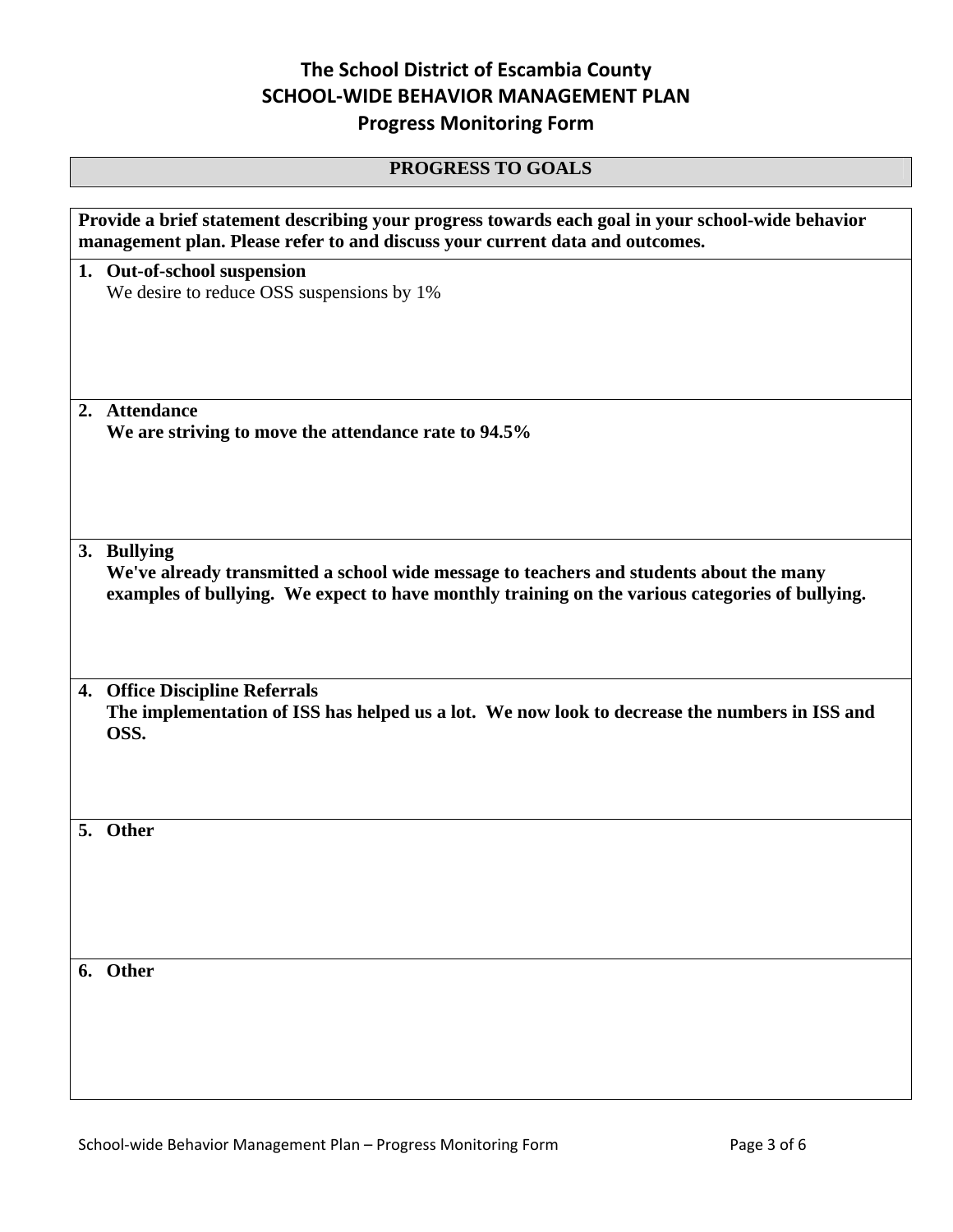#### **DISCUSSION**  *- 1st, 2nd, and 3rd GRADING PERIODS ONLY -*

| 1. Discuss the progress made towards the school-wide behavioral goals. Provide your best explanation<br>for the progress or lack of progress towards the goals.      |
|----------------------------------------------------------------------------------------------------------------------------------------------------------------------|
| 2. Discuss any revisions that need to be made to the school-wide behavior management plan (e.g.,<br>modify procedures, add new procedures, remove procedures, etc.). |
| 3. Do you need to collect and analyze any additional data or outcomes to monitor your progress? If so,<br>please describe.                                           |
| 4. Are there any areas where support or resources are needed?                                                                                                        |

#### **DATE OF NEXT MEETING:** October 2, 2012

*Please attach meeting minutes, other meeting documents, and any visual/graphic displays of data and outcomes.*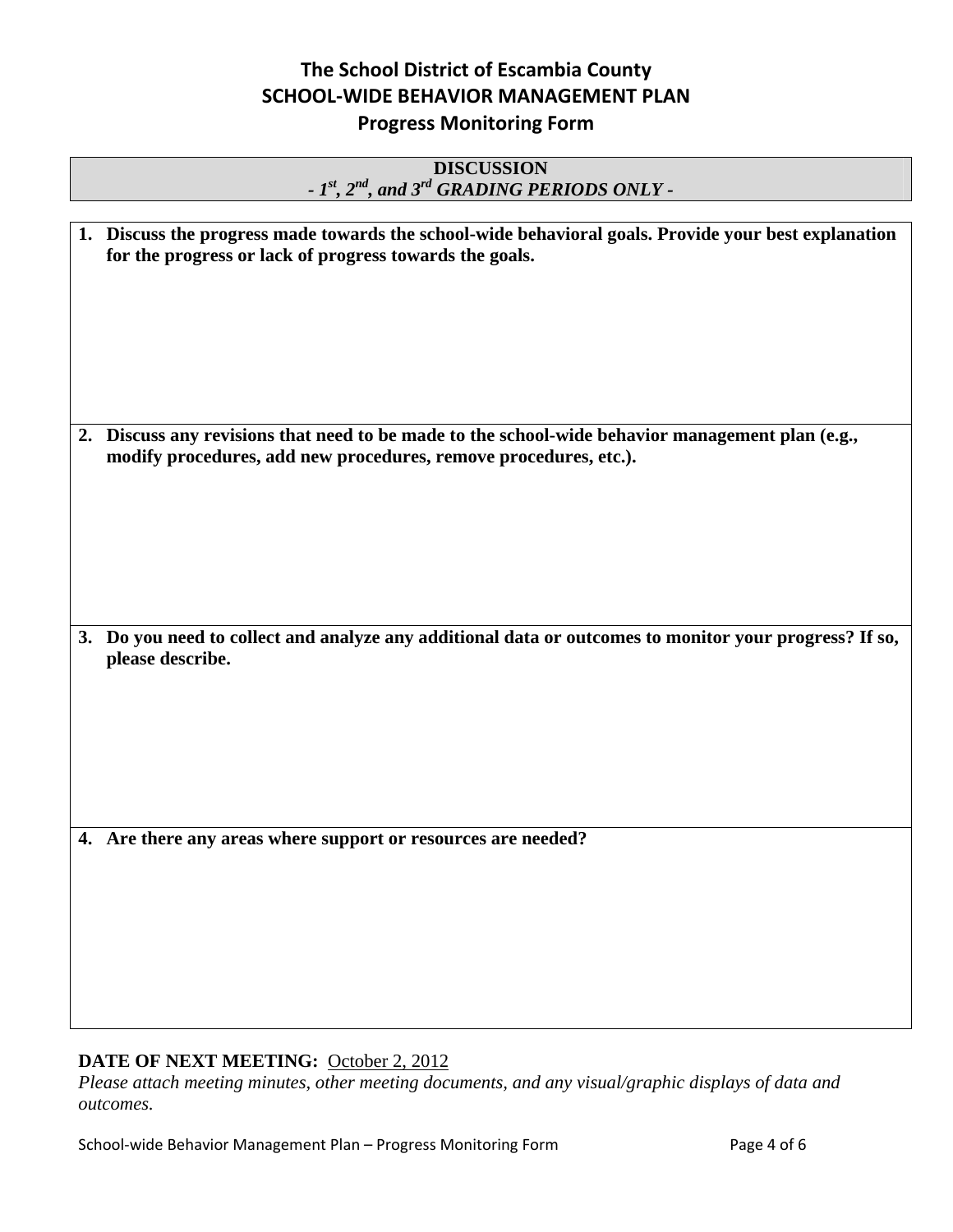#### **DISCUSSION**  *- END-OF-YEAR ONLY -*

| 1. Which school-wide behavior goals did you meet or not meet? If goals were not met, provide your<br>best explanation for the lack of progress? |  |
|-------------------------------------------------------------------------------------------------------------------------------------------------|--|
|                                                                                                                                                 |  |
|                                                                                                                                                 |  |
|                                                                                                                                                 |  |
| 2. What specific interventions in your school-wide behavior management plan were most effective?                                                |  |
|                                                                                                                                                 |  |
|                                                                                                                                                 |  |
|                                                                                                                                                 |  |
|                                                                                                                                                 |  |
| 3. What specific interventions in your school-wide behavior management plan were least effective?                                               |  |
|                                                                                                                                                 |  |
|                                                                                                                                                 |  |
|                                                                                                                                                 |  |
|                                                                                                                                                 |  |